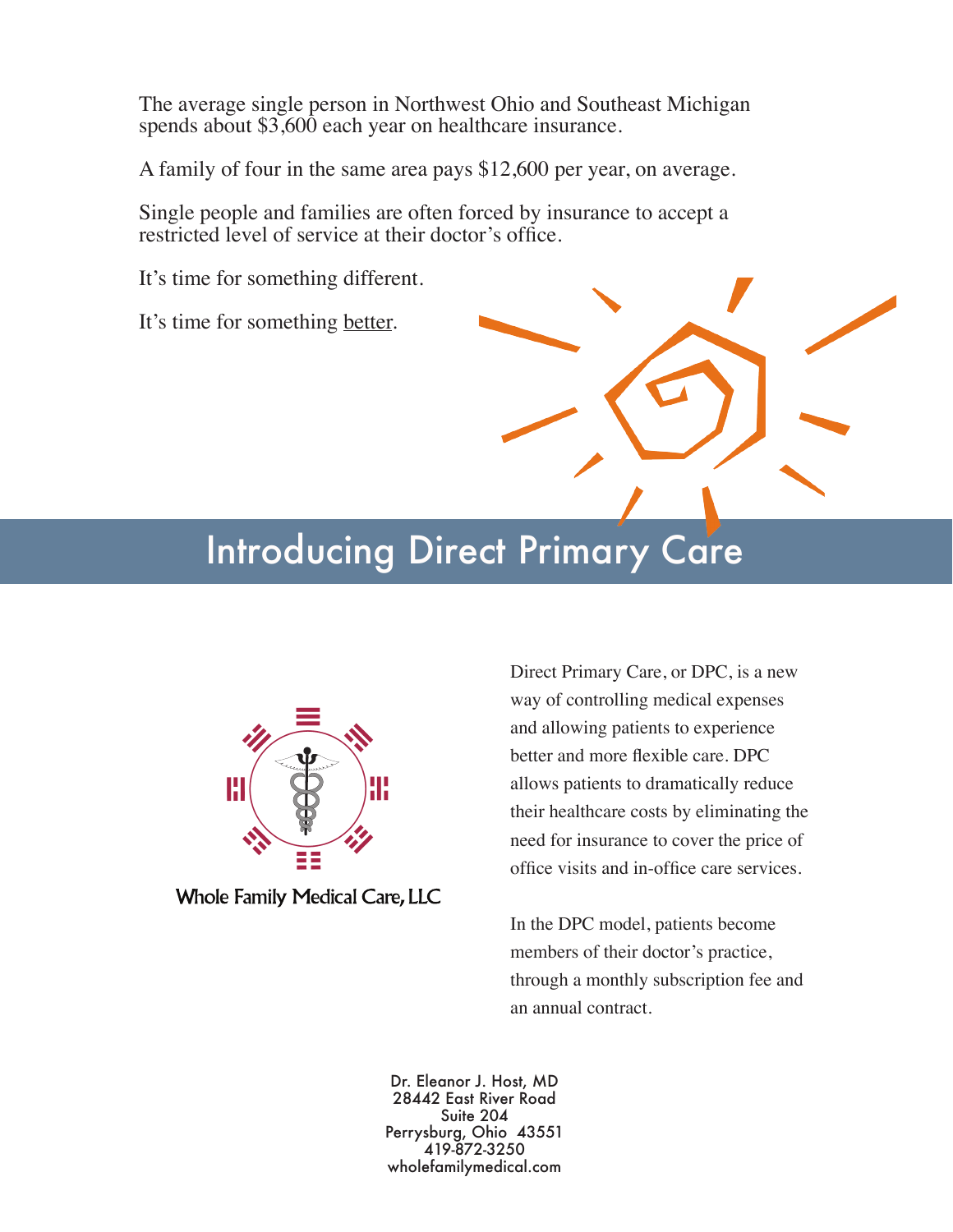### BETTER HEALTHCARE VALUE

Insurance plans typically restrict the amount of time a doctor can spend with a patient, as well as how often you can visit your doctor by having you pay a co-pay for each visit. DPC relieves this restriction and will allow Dr. Host or her physician's assistant to spend up to 45 minutes in consultation with you each time.

Whole Family patients can visit as often as needed until a care issue is resolved, up to ninety-nine times per year.

And communication with Dr. Host and her staff will improve with Direct Primary Care. For the first time, Whole Family Medical Care will offer:

- **• Telemedicine** You can make virtual visits to the office
- **• E-mail Consultations** Correspond with doctor and staff, with quick replies
- **• Telephone Conferences** Voicemail messages

## EASIER SCHEDULING & FLEXIBLE APPOINTMENT TIMES

Whole Family Medical Care will continue its policy of same-day appointments. And, you will be able to schedule an appointment all day, not just before 11 AM.

Our hours will be extended under DPC, too:

The office will be staffed for 12 hours at least three days of the week.

## THE ADVANTAGE OF ADDED HEALTH CARE SERVICES

Whole Family Medical Care offers "more than medical" healthcare services, including massage, acupuncture, and counseling, all at our Perrysburg office. DPC memberships do not include these options, but they can be added to subscriptions or purchased a la carte.

## A REPLACEMENT FOR URGENT CARE

With more convenient hours, a wide range of and a liberal appointment policy, Whole Family Medical can accommodate many on-demand care needs. The national average cost for each Urgent Care visit under insurance is \$75 to \$100, depending on the type of insurance plan. A trip to the Emergency Room (when symptoms may not be truly require the ER) will cost far more.

Replacing these visits with a trip to Whole Family could save you all of those expenses, while keeping Dr. Host in the loop with all aspects of your health. Keeping in mind, you may still have an emergency that requires an ER visit.

## PRESCRIPTION SAVINGS

With DPC, generic drugs are offered at cost, usually around \$10 per prescription per month or less depending on the drug. Compare this to insurancesupported prescriptions which often require a co-pay nearly double that amount, as a national average.

#### LIMITED AVAILABILITY

Since Direct Primary Care increases the time that Dr. Host and the Whole Family staff can spend with patients like you, our membership numbers will be limited. Respond soon, so that you can join other patients who have already chosen DPC.

DPC will fully replace insurance as a means of payment at Whole Family Medical Care beginning January 1, 2016. Any patient of Whole Family must be a DPC member.

Direct Primary Care is not a replacement for all insurance and Dr. Host does not recommend that her patients dispense with all insurance plans or options. DPC serves only your relationship with Whole Family Medical Care, so coverage for hospitalization, tests, and specialists is still important. Patients are also encouraged to explore "wraparound" policies that pair well with DPC, and offer security in the event of catastrophic medical events.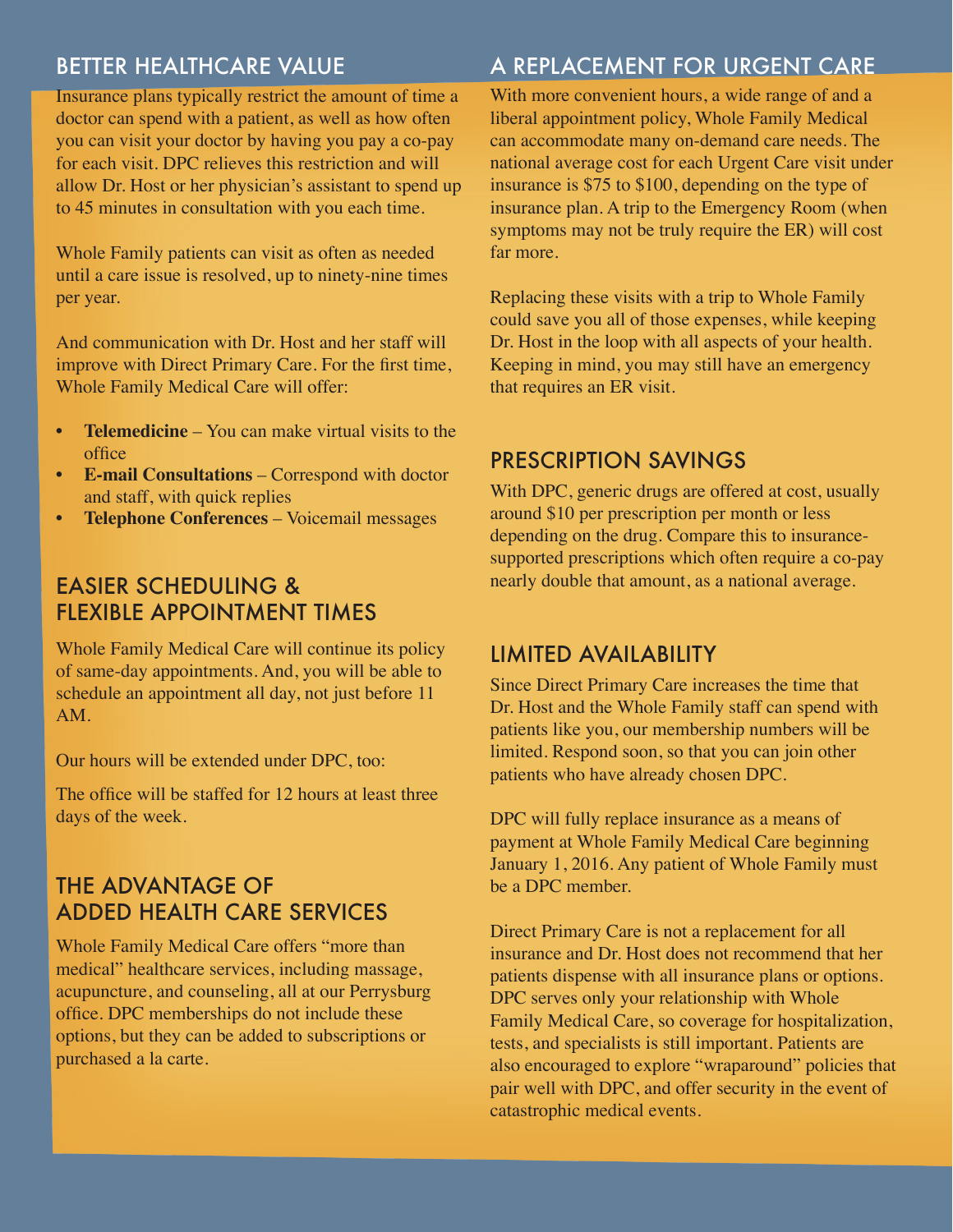## WHOLE FAMILY DIRECT PRIMARY CARE PRICING

| Initial Set-Up Fee, Per Household   |                                             | \$55.00  |
|-------------------------------------|---------------------------------------------|----------|
| <b>Basic Monthly Membership Fee</b> | Single                                      | \$79.00  |
|                                     | Two (2) Person Family                       | \$138.00 |
|                                     | Each Additional Child Under 25 Years of Age | \$35.00  |

## ADDITIONAL ANNUAL PACKAGES

Patients may choose to add the following services at per-person rates:

| 10 Massage Therapy visits per year with Mary Elder / 30 minutes each visit    | \$15.00/month |
|-------------------------------------------------------------------------------|---------------|
| 10 Massage Therapy visits per year with Mary Elder / 60 minutes each visit    | \$30.00/month |
| 10 Acupuncture visits per year with Dr. Host*                                 | \$45.00/month |
| 10 Counseling visits per year with Dr. Karen Ackerman / 60 minutes each visit | \$66.00/month |
| 5 Counseling visits per year with Dr. Karen Ackerman / 60 minutes each visit  | \$33.00/month |
| 2 Counseling visits per year with Dr. Karen Ackerman / 60 minutes each visit  | \$13.00/month |
| 24 Weight Loss Group Sessions / 60 minutes each session                       | \$30.00/month |

## A LA CARTE

Patients can "pay as they go" for these more-than-medical services:

| Massage Therapy / 30 minutes   | \$30.00  |
|--------------------------------|----------|
| Massage Therapy / 60 minutes   | \$60.00  |
| Acupuncture (initial visit)    | \$148.00 |
| Acupuncture (subsequent visit) | \$108.00 |
| Counseling (per visit)         | \$90.00  |
|                                |          |
|                                |          |
|                                |          |
|                                |          |
|                                |          |
|                                |          |
|                                |          |
|                                |          |